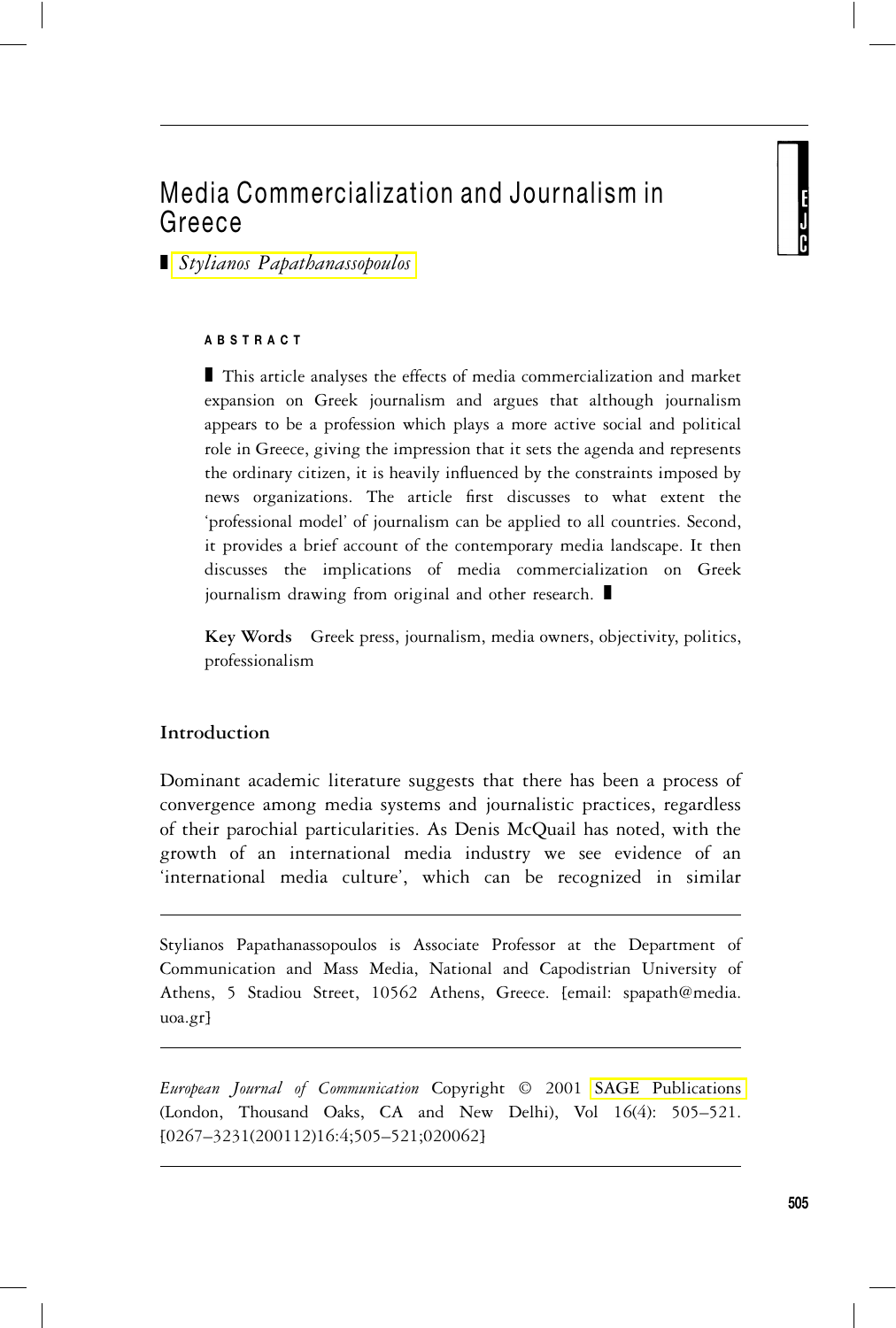standards worldwide as well as in content forms, genres and the actual substance of communication (McQuail, 1994: 28–9). It has also been suggested that this is a consequence of globalization, which affects social structures, relations and cultures, as well as of the rapid adoption of the 'free market' principles and philosophy in most western countries in the postmodern era (McQuail, 1994: 11–12).

Although there are similarities in the issues concerning media systems around the globe, this article argues that each national system still differs in many respects when compared to others. The same applies to journalism, its practices and its professional culture, since media organizations reflect the differences between political systems, political philosophies, cultural traits and economic conditions. In this globalized media era, one sees many common issues, such as deregulation, privatization, commercialization, concentration of ownership, an increase of the profile and role of journalists. However, it is still risky to say that journalism has adopted an international, for some the Anglo-American model, or a model of objective, straightforward, informative reporting and culture in terms of its practices and its professionalism.

The Greek experience could function as a case study against which some generalizations of the 'spreading' professional model for journalism practice and theory will be challenged. The case of Greece offers an example of how the changing structure of the media system does not automatically impact on journalists' perceptions of their work, i.e. the way the profession of journalism is organized and practised in any uniform way. In other words, the case of Greece illustrates that in the age of globalization and Americanization, the similarities across media systems and practices are not exceeding the differences in terms of media people.

This article attempts to describe the effects of media commercialization and market expansion on Greek journalism. It argues that although journalism appears to be a profession which plays a more active social and political role in Greece, giving the impression that it sets the agenda and represents the ordinary citizen, it is still heavily influenced by the constraints imposed by news organizations. This article first discusses to what extent the 'professional model' of journalism can be applied to all countries. Second, it provides a brief account of the features of the contemporary Greek media landscape. It then discusses the implications of media commercialization on Greek journalism, drawing from original and other research.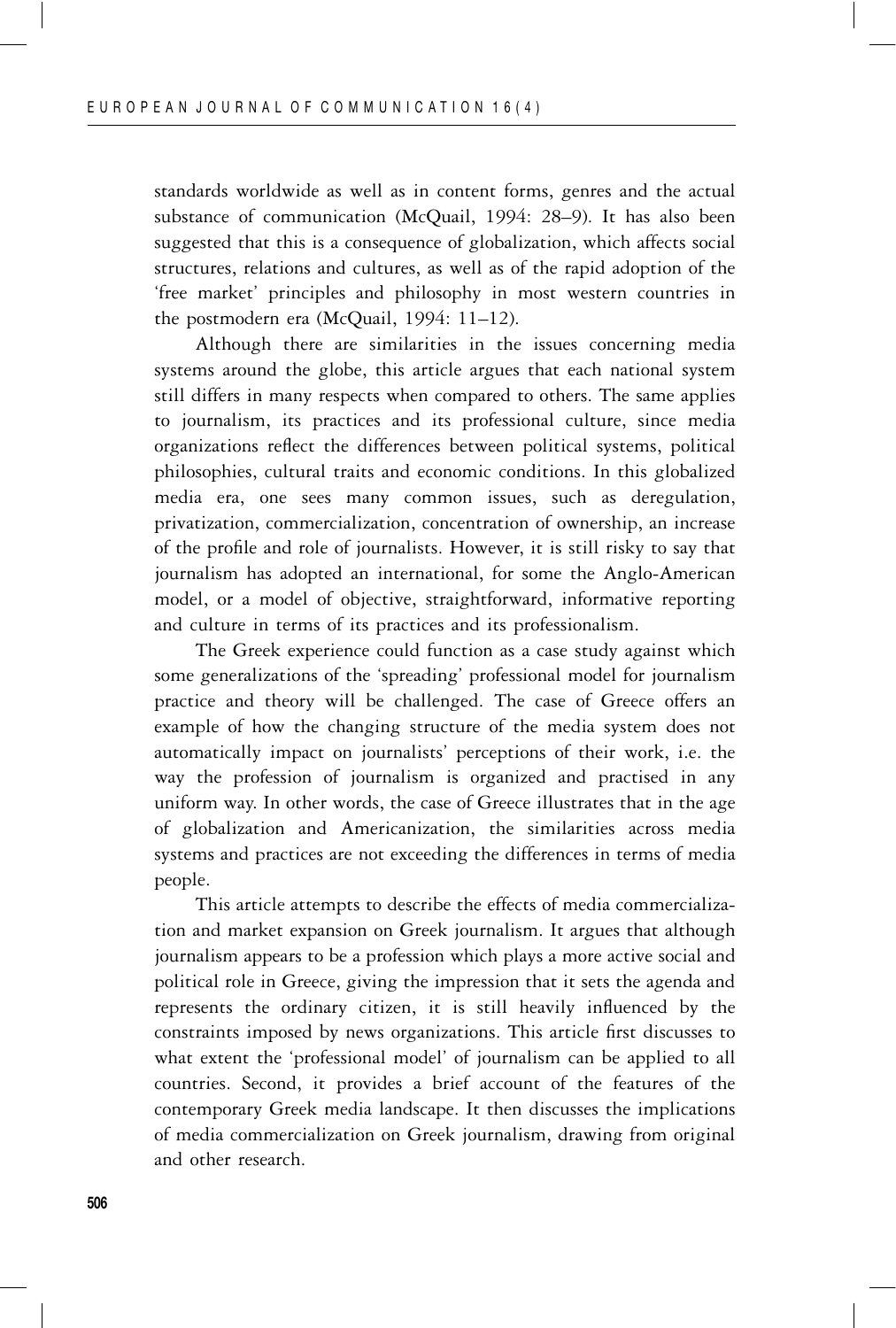## **A global model of professional journalism?**

As noted in the preceding section, the development of media systems in each country is influenced by various factors. When we speak about the changes to the profession of journalism, we mostly refer to the 'professional model', which is heavily influenced by the Anglo-American liberal tradition (Tunstall, 1977; Chalaby, 1996). Paolo Mancini (2000: 285) argues that regardless of its various names – liberal or social responsibility model, Anglo-American model or professional model – it is the 'only model, which has been widely theorized, discussed and diffused' around the globe.

According to McQuail (1994: 145; 1992: 184–95) central to this model are the concepts of objectivity or neutrality. Objectivity is a particular form of media practice, particular to the task of information collection, processing and dissemination:

The main features are: adopting a position of detachment and neutrality towards the object of reporting (thus an absence of subjectivity or personal involvement); lack of partisanship; attachment to accuracy and other truth criteria and lack of ulterior motive or service to a third party. (McQuail, 1994: 145)

The notion of journalistic professionalism, which forms the basis for journalists' claims of autonomy, is connected with the idea that journalists serve a public interest that transcends the interests of particular parties or owners of social groups. To what extent can this model be applied to other countries, especially to those which have experienced a different political culture and development? How can this model be applied to everyday practices of other countries, especially in those societies where a sense of public interest transcending particular interests has been increasingly difficult to achieve?

Paolo Mancini (2000: 266), referring to Italy, notes that: 'In reality [in other countries] journalists act in a different way: they follow a different model of journalism.'

This is the case in Greek journalism as well. One can say that due to the political particularities of Greek society, it is difficult to develop a culture of journalistic professionalism faithful to the Anglo-American model. This is because journalism always reflects and embodies the historical processes within which it has developed and the contemporary social conditions within which it is made (McNair, 1998: 64). One has to note that western democratic practices and functions in Greece, especially since the restoration of the parliament in 1974, have influenced the performance of the mass media. At the same time, there are some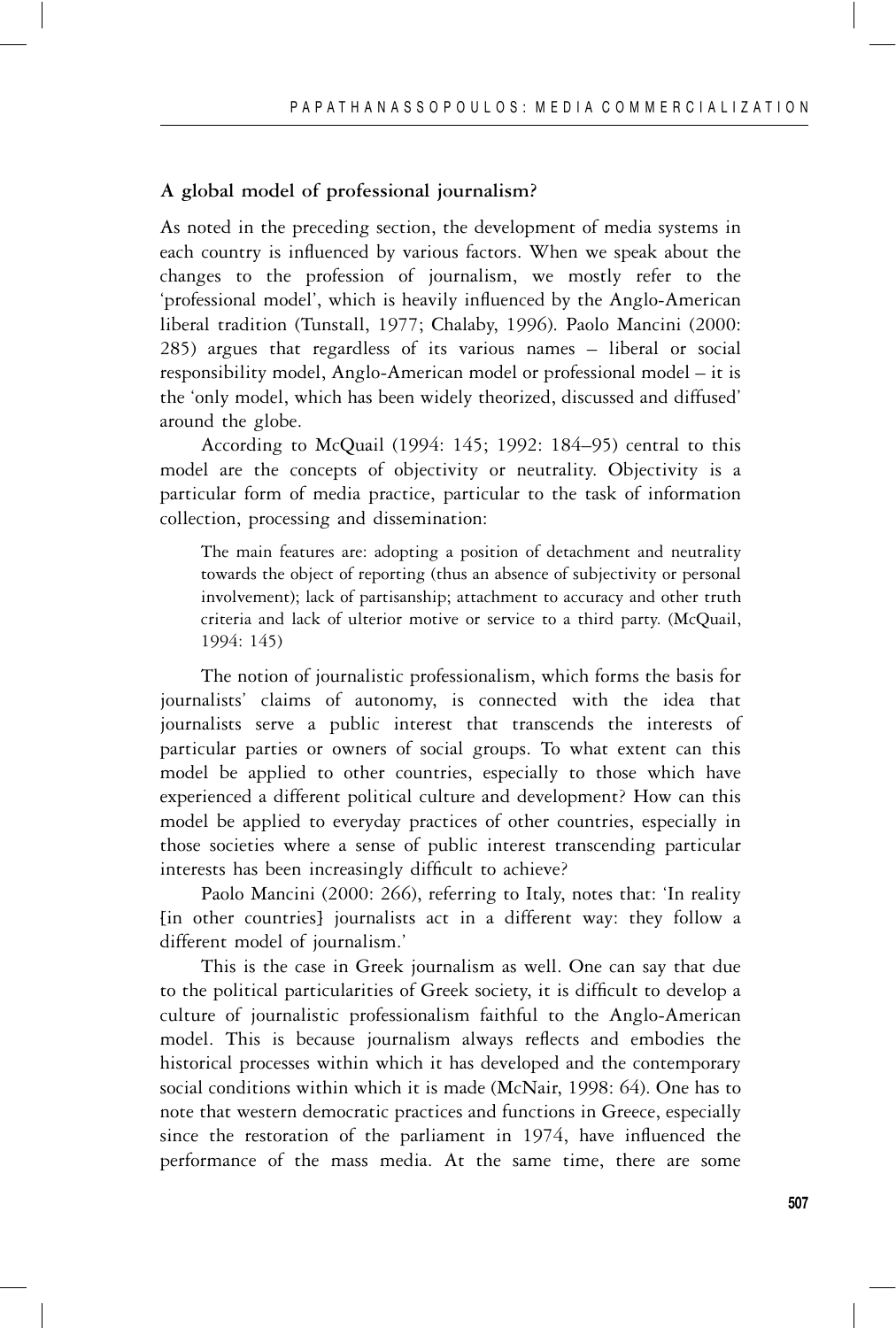persistent particularities of Greek society and, consequently, of the Greek media, which, as in the case of Italy, indicate that the Anglo-American professional model cannot be applicable in all countries. This is because:

Journalism does not grow in a vacuum: it is the fruit of the interaction between different actors and systems and such differences in social structure and context have to be taken in to account even when theorizing models of journalism. (Mancini, 2000: 267)

Although Greek journalists in theory state that they adopt the neutral and objective model of journalism, which performs a watchdog function, in practice facts and comments are freely intermixed in Greek news reporting. Moreover, interpretative reporting, nearly as old as Greek journalism itself, remains the dominant model of Greek news coverage and sets the journalist at the centre of the story, regardless of the commercialization of Greek media and the market-driven orientation of the news media. At the same time, the interests of their news organizations influence Greek journalists heavily. This was (and still is) the basic framework of today's Greek journalism. It is heavily related, on the one hand, to the particularities of Greek society, and, on the other hand, to the instrumentalization of the dominant, privately owned media.

### **The main features of the contemporary Greek media system**

In the recent history of the Greek media, one can observe three phases of development. The first was in the mid-1980s and affected the newspaper market. The second came in the late 1980s due to the deregulation of the state broadcasting monopoly, which resulted in the creation of numerous private, national and local television channels and radio stations. In the mid-1990s, there was also an expansion in the magazine sector, and a proliferation of new magazines (from 400 to 800).

In the 1990s, Greek newspapers faced the biggest challenge in their history: increasing competition from electronic media and the need to harness the publishing tools offered by new technologies (Leandros, 1992; Psychogios, 1992: 11–35; Zaoussis and Stratos, 1995: 171–87). For newspapers these challenges required the reconsideration of traditional publishing goals and marketing strategies (Zaharopoulos and Paraschos, 1993: 67). However, the political affiliation of newspapers is always manifest in periods of intense political contention, especially election periods (Komninou, 1996).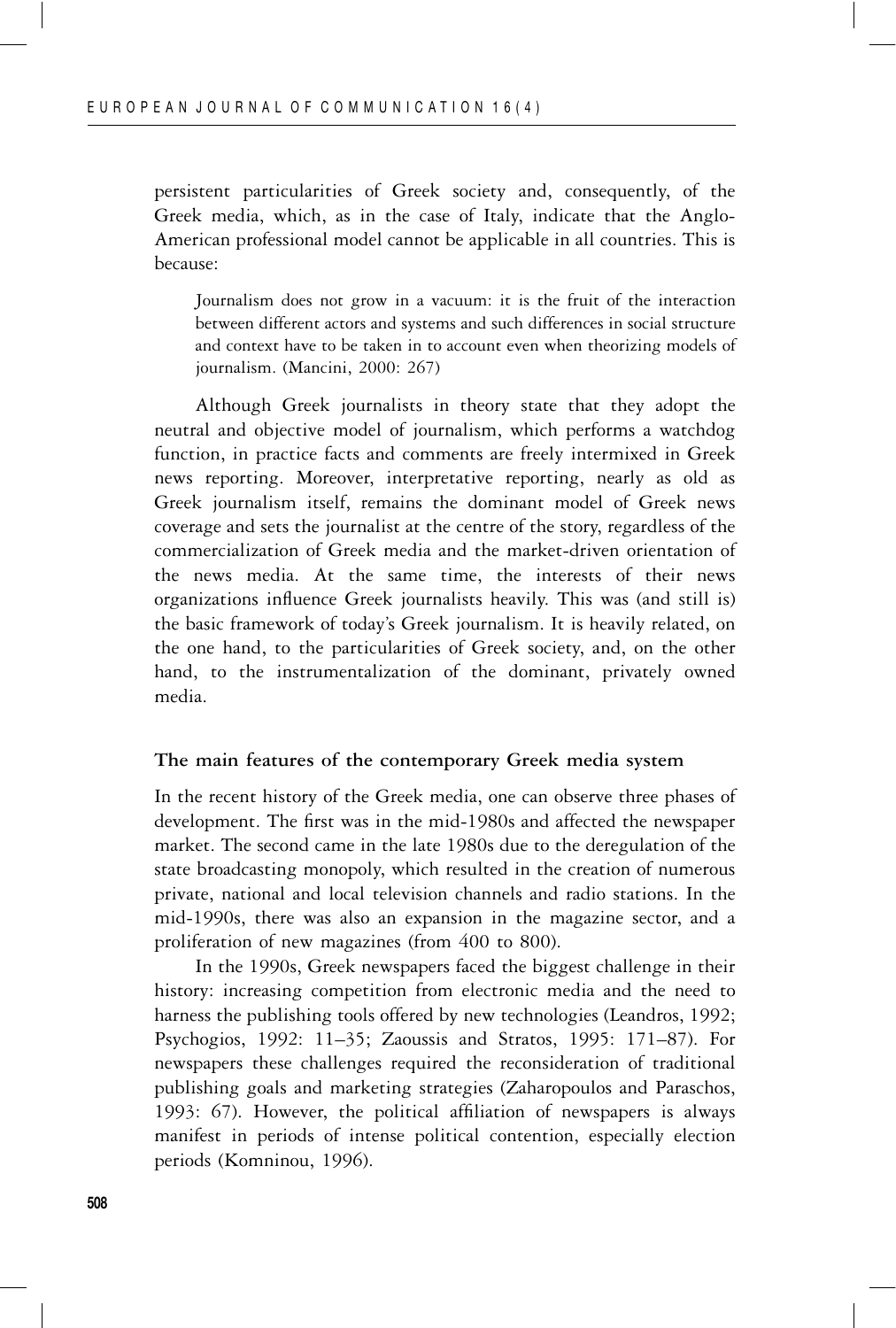The Greek broadcasting system underwent spectacular changes in the late 1980s. From a broadcasting environment with two public television channels and four public radio stations, to an overcrowded environment comprising 160 private television channels and 1200 private radio stations broadcasting in the early 1990s. In addition, Greece has undergone a broadcasting commercialization, adopting a market-led approach, resulting in more channels, more advertising, more programme imports and more politics. And, as in other Mediterranean countries, the publishers and other business-oriented interests have made impressive inroads into the broadcasting landscape.

The entry of private channels was disastrous for the public broadcaster, the Hellenic Broadcasting Corporation (ERT). In fact, few other public broadcasters in Europe have suffered as badly from the introduction of private television. ERT has accumulated a debt of 38 billion drachmas, while its channels have sharply declined in ratings – 10 percent (ET1 5.6 percent and NET 4.4 percent) in 2000 – and advertising revenue (ERT's market share of advertising income in 2000 was 5.3 percent of total television advertising).

Since the mid-1990s, various efforts have been made, although without success, by the government to regulate the sector (especially with regard to radio and television licenses, advertising time, programme quotas, protection of minors and media ownership). But the awarding of television and radio licences has up to the moment of writing, not been regularized. The result is an overcrowded and unregulated broadcasting environment propelled by market forces. While the regulatory structure of Greek television has remained hazy, the owners of the main commercial television stations, who are also owners of newspapers, magazines, radio stations as well as business persons in other sectors of the economy, have dominated the field (Papathanassopoulos, 1999).

In the past, the debate about the electronic state media in Greece before the deregulation of the broadcasting sector was focused on governmental control and interference in television news programmes. Nowadays, the debate is centred on the fact that the media sector is concentrated in the hands of a few influential media and business magnates. The new audiovisual landscape is similar to the printed press: there are too many stations for such a small market. In effect, all television stations face severe financial problems. As a result analysts wonder about the real motives of their owners.

Even though the developments in the Greek media sector may not entirely respond to the needs of the industry, the Greek media system has been surprisingly adaptable and flexible in the face of new developments.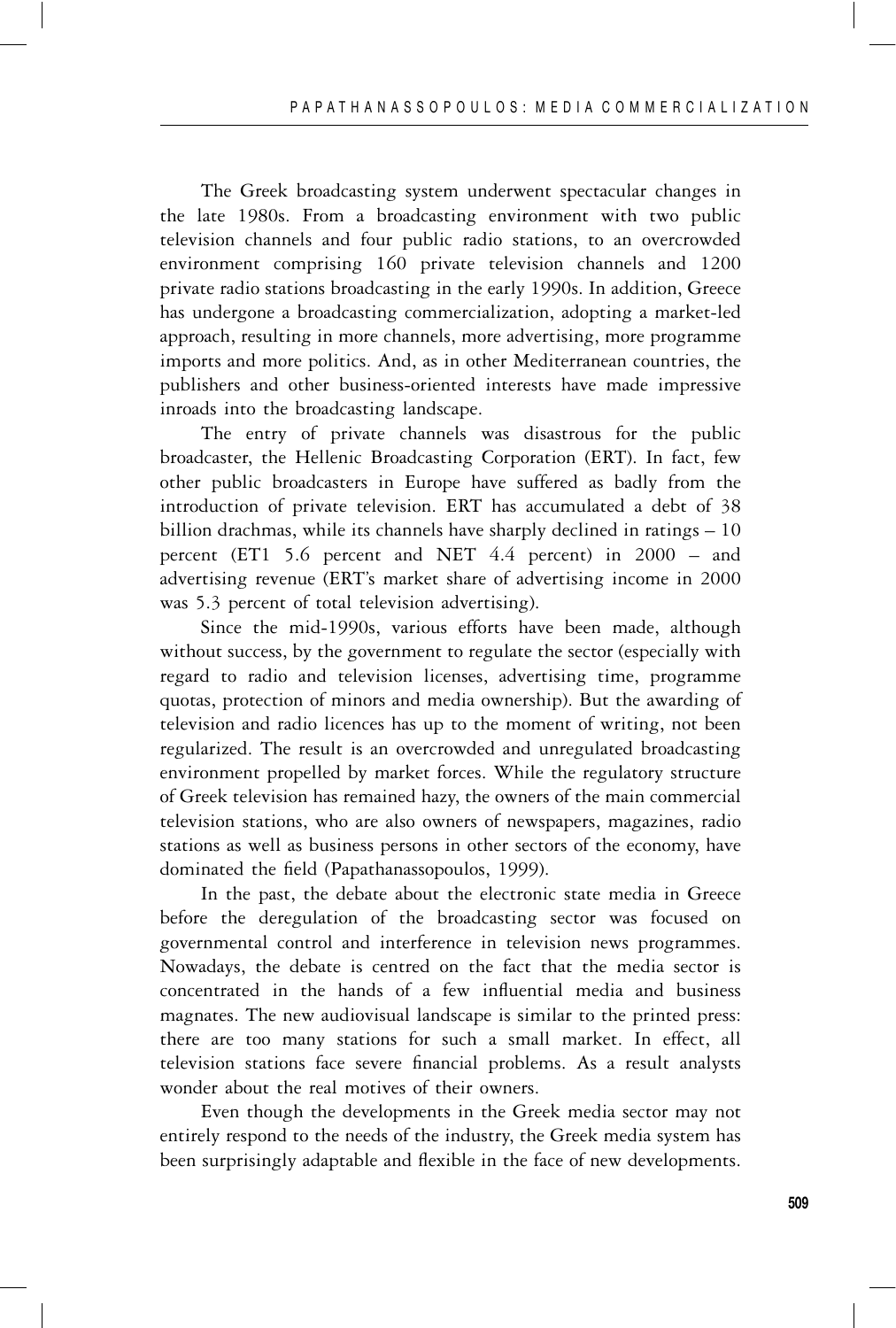To understand this, one must remember that this system has worked under western democratic rule for only 26 years, and it is now having to face all the upheavals that other western media systems have taken years to deal with (Papathanassopoulos, 1997a).

#### **The effects of commercialization on journalism**

The fast and haphazard deregulation and commercialization of the Greek electronic media have affected journalism as well. Four intrinsic changes have taken place: first, a shift away from 'hard' news, especially parliamentary news (Demertzis and Armenakis, 1999), foreign news, culture and investigative stories; second, an almost total visualization of news stories; third, a convergence with a tabloid agenda, including police and crime news; and, fourth, more features focused on the problems encountered in everyday life (Papathanassopoulos, 1997b). On the other hand, 'the vast majority of Greek media are unabashedly partisan, sensational, and political' (Zaharopoulos and Paraschos, 1993: 96).

Once again, this is related to the particularities of Greek political history. Prior to the breaking up of the state broadcasting monopoly, the broadcaster's television news was a kind of primitive 'ideological state apparatus'. In effect, television news during the state monopoly era was exclusively concerned with the institutionalized public sphere, i.e. principally the political parties and the party in office, and, to a lesser extent, trade unions and state organizations. (Papathanassopoulos, 1997b: 274–88).

Deregulation and commercialization of Greek television has led to substantial changes in the form and content of television news. Although nowadays Greek television news, especially on the private stations, still gives preference to individual political leadership, it is no longer based on abstract political ideas as in the past, but rather focuses attention on the contest among politicians and clashes within their parties. Television news on the private channels no longer merely reports official statements from members of the cabinet, it usually goes beyond the bounds of official discourse and statements (Papathanassopoulos, 1997b, 1999). Television journalists not only interpret the news but also act as professional mediators, who stand above political ideology by presenting themselves as representatives of the 'ordinary citizen' and public opinion. Current television news programmes devote attention to the private citizen, in sharp contrast with the past. While in the past, television news only voiced the views of organized participants in the political process,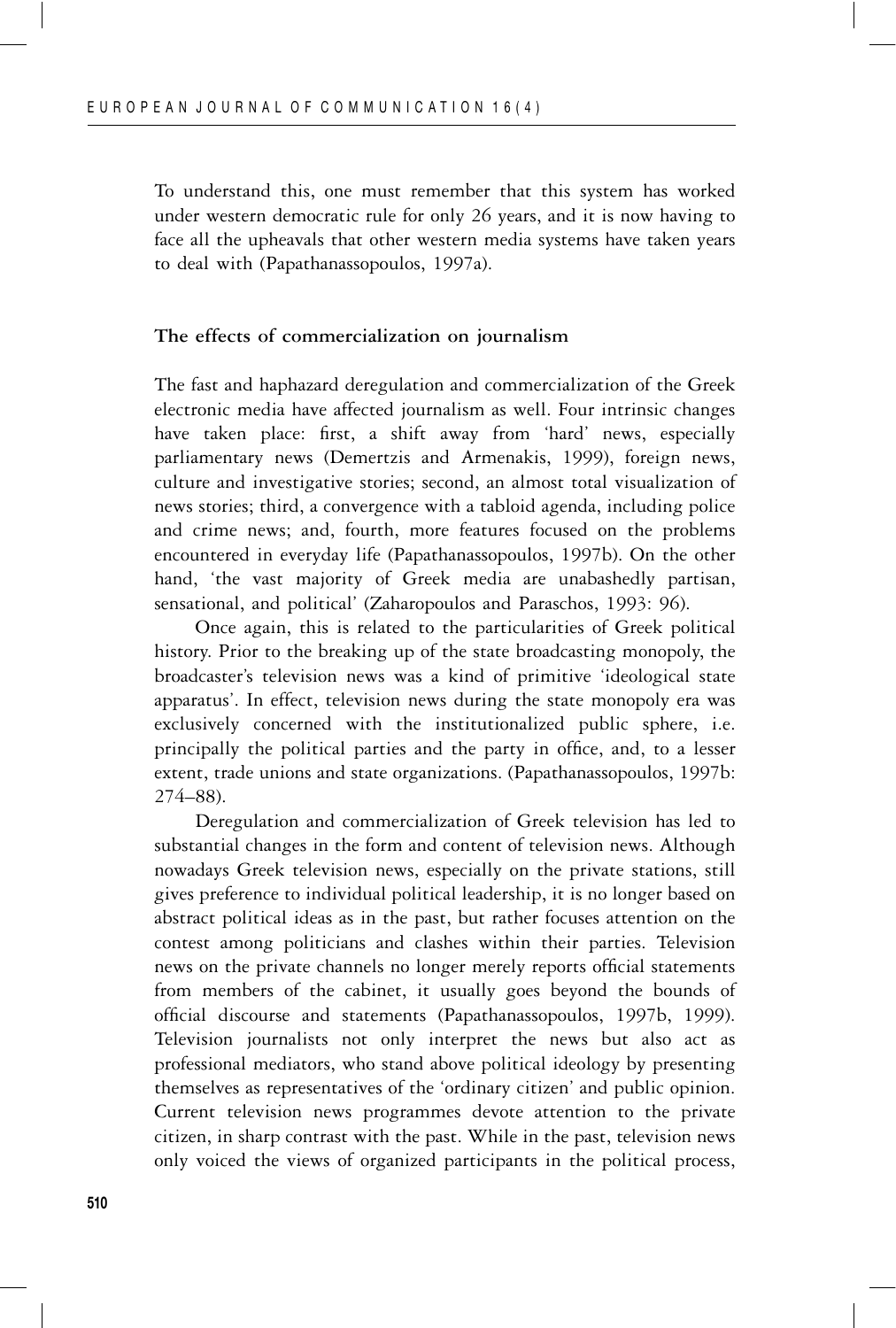nowadays Greek viewers see ordinary people speaking about their personal problems (Papathanassopoulos, 1999).

Moreover, the news bulletins present more 'exclusives' and more sensationalism, while the rhythm of the news has become faster and every story has to be accompanied by video images. The structure of a report is a narrative structure: the reporter sets the scene, describes the stakes, and even concludes with an interpretation of the event. Furthermore, in the new television era the average duration of the main television news bulletins has expanded considerably, from 30 minutes to one or even two hours (Papathanassopoulos, 1997b, 1999). Live coverage is now used in all hard news, while commercials interrupt the bulletins towards the end. In comparison to the past, the main preoccupation of television news directors is to achieve high ratings (Paraschos, 1995). A consequence of this is not only the increasing sensationalism of television news, but also a complete reshaping of the agenda of the news bulletins.

This television journalistic approach has become a model for all media. In the state broadcasting monopoly era, the tight governmental control over the electronic media curtailed their public credibility. This gave the newspapers a comparative advantage. In effect, it would not be an exaggeration to argue that the Athens daily press back in the 1970s and in the 1980s was regarded as the key mass medium in the dissemination of political information for the Greek citizens (Carmocolias, 1981). With the entry of the private channels, this comparative advantage was lost. The onslaught of private radio and television has exacerbated the crisis in the press, drastically changing the ways in which the public acquires information. What most newspapers did was to mimic the model of television journalism with which they could not compete (Papathanassopoulos, 2001).

On the other hand, with a few exceptions, the printed press has remained obtrusively partisan, colourful, excessive, at times crosspatronizing and in some cases laced with adjectives that in most western media would be considered incompatible with fairness (Zaharopoulos and Paraschos, 1993: 96). In fact, the print and electronic media are markedly different from their counterparts in other western societies. Not that the media in other European countries or in the US are unconcerned with politics or never follow a 'political line' (Paterson, 1996, 1998). The difference lies in the fact that once a newspaper, radio or television station has established its political ties and identification, it loses any semblance of independent judgement whenever issues have political implications. In a deeply politicized society, even the most innocuous 'human interest' news item can be turned to political use, and often is. A recent example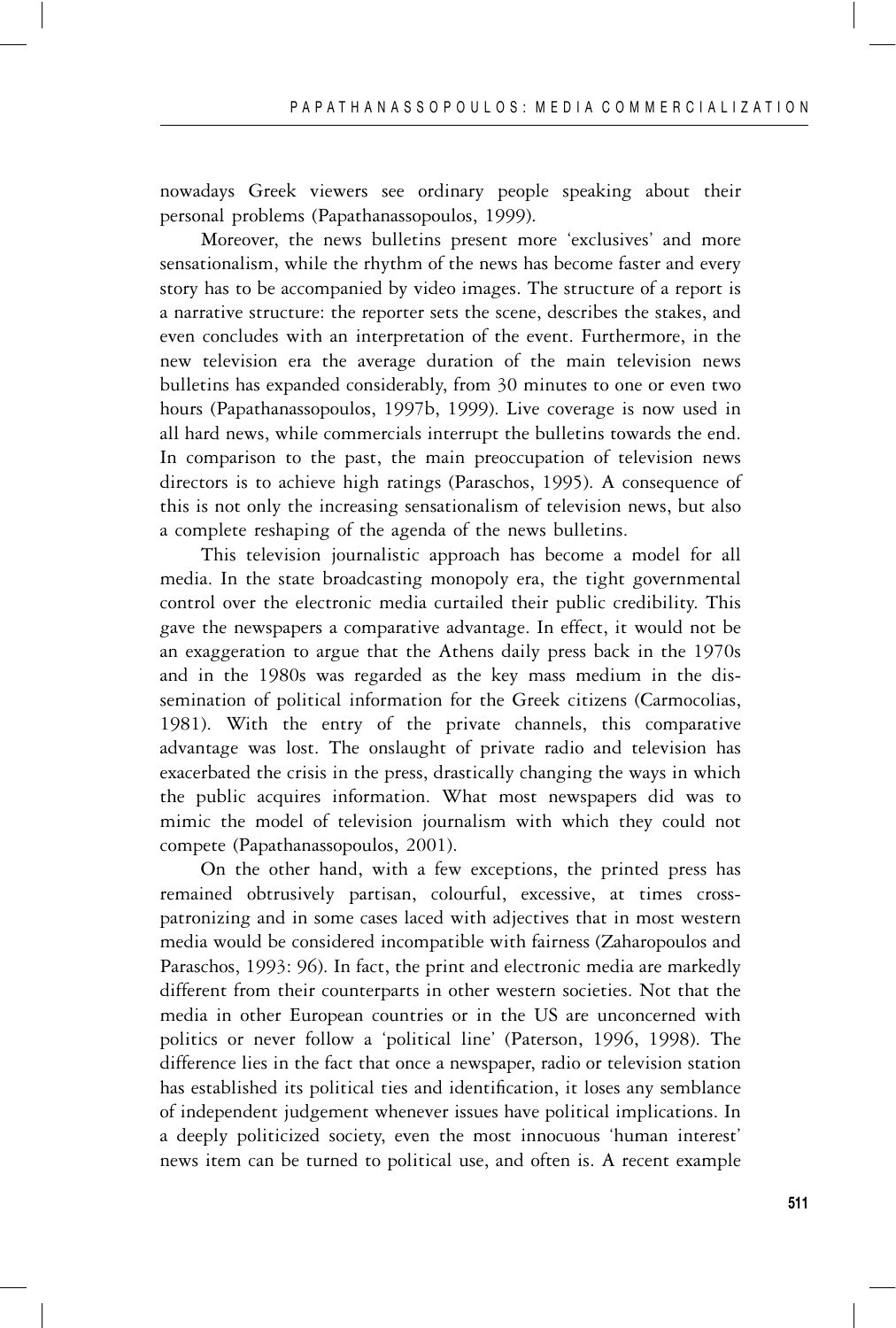were several cases of criminal behaviour by illegal immigrants (mainly Albanians). Media with political ties to the opposition criticized the government for its inefficiency and ineptitude, claiming that the party in opposition, New Democracy, would be sorting out the problem as soon as *it* came into office. In this context, it is easy for the media to set the public agenda.

#### **The effects of commercialization on journalists**

One would expect the commercialization of the Greek media to have affected the underlying journalistic norms and imperatives according to the western model. But, the extent to which commercialization has affected journalists' professional values, status and culture is debatable.

#### *Effects on the professional value system*

One can say that the commercialization and the rapid development of the Greek media market have increased the social and professional status of Greek journalists. In fact, television journalists and especially television news anchorpersons have become public figures. They have adopted the role of authorities, i.e. they present their views and interpret social and political reality. They do this by presenting themselves both as professionals with the right to make judgements and as representatives of the people. By taking on both these roles, they increase their public profile and authority. In hard contrast to the era of state broadcasting monopoly, the journalists of the electronic media not only express their views, but are also accepted as members by the Union of Journalists, which until then did not accept as members journalists who did not work in print media.

But it is questionable whether a Greek journalist can stand above ownership influences, since his or her views can hardly be independent from his or her paper's 'line' (Komninou, 1996). This lack of independence is not new. It can be seen in the various calls by leading journalists to adopt principles of objective or neutral journalism, mostly related to the adoption of a media ethics code and the creation of university faculties in journalism (Tzanetakos, 1985: 150; Kominis, 1985: 25).

Although schools of media in universities were created in the early 1990s, public opinion and many journalists still consider that a journalist is formed on the job. In 1998, while 58.6 percent of journalists held a university degree, only 7.8 percent of them have media degrees (V-PRC, 1998).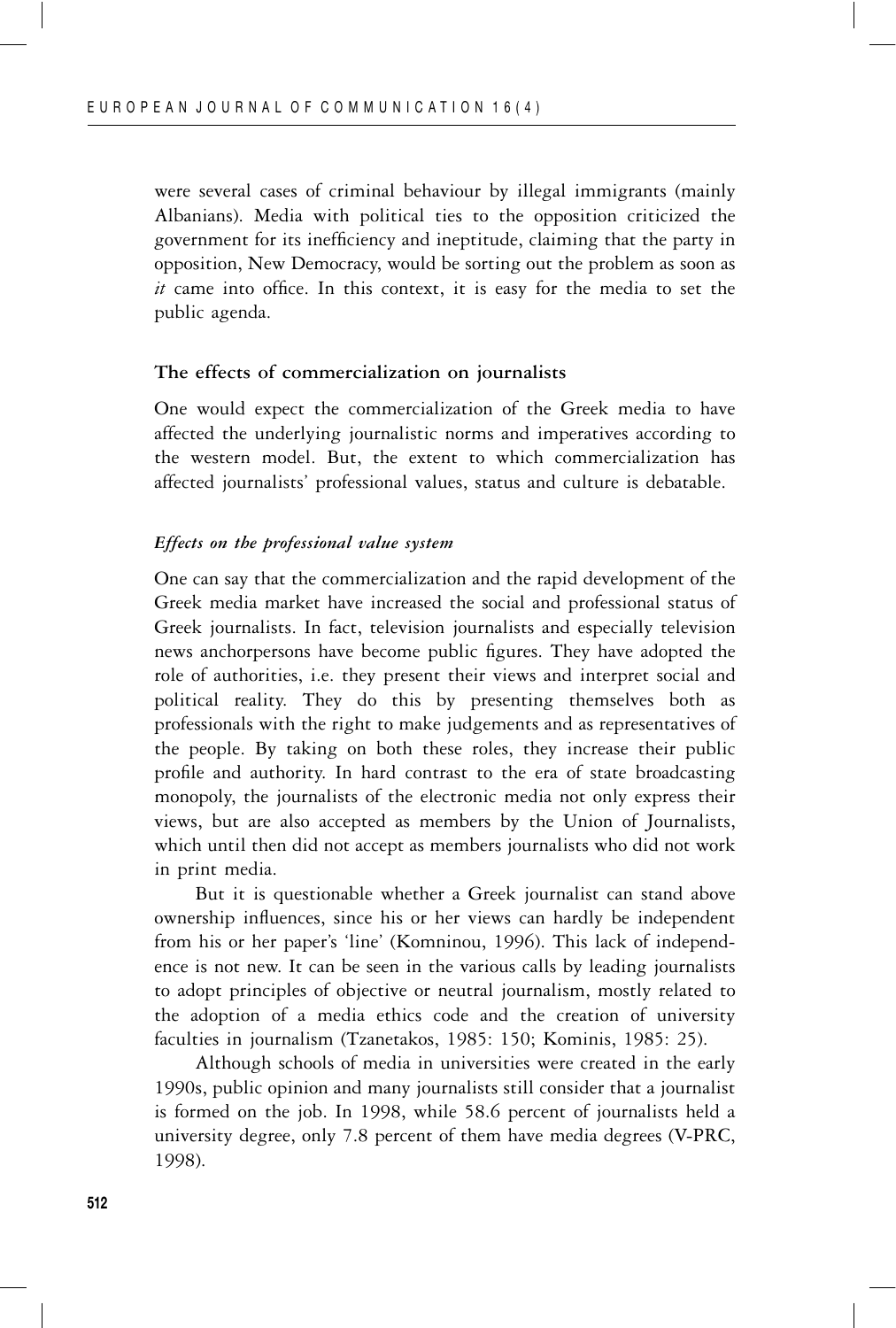But what actually constitutes the concept of neutral journalism or objectivity was never clear in the Greek case. This is not unique, however. Journalists in various countries differ in their understanding of the notion of objectivity (Donsbach and Klett, 1993). As Brian McNair notes, 'concepts of objectivity and balance have complex socio-historical roots which reflect the values and ideas of the societies in which [they emerge]' (McNair, 1998: 64). For Greek journalists, the concept of the 'fourth estate' seems to equal its function to serve the public and national interest. Critical views, creative questioning, respect for human values and the improvement of democracy should in principle accompany news reporting. However, what in reality neutrality, objectivity or even pluralism mean is also open to various interpretations.

In theory, Greek journalists believe that journalism should be neutral, objective and independent from political and social powers, performing a watchdog function. In practice, they are forced to act in a different way. It seems that for Greek journalists neutrality or objectivity are closely linked to freedom of expression and accountability in news reporting rather than to factuality. In other words, while neutrality or objectivity is supposed to refer to political pluralism and fair play, in daily practice political neutrality is (or is forced to be) abandoned for the political position of their news organization (Konstantinidou, 1992: 248–52).

With the end of state broadcasting monopoly, Greek journalism has moved rapidly from politically affiliated, if not politically biased, journalism to market-oriented journalism, which requires a neutral approach to the issues of the day. However, this rapid transformation has not corresponded entirely to the concept of neutral journalism. This, as noted earlier, has to do with the fact that in Greece there has never really been such a tradition with respect to what constitutes objective journalism in practice. It is not, therefore, a coincidence that in this new era Greek journalists appear somewhat incapable of defining a consolidated and consensually acceptable body of ethical and professional principles which would apply to all journalists, regardless of the owners that employ them. It is not a coincidence that the various efforts which have been made to form a code of ethics in the profession have not been fruitful. The last effort to form a code of ethics was initiated by the Union of Journalists in 1997, but it has not yet been applied.

On the other hand, one could argue that the commercialization of Greek media, especially television, has replaced the political intervention of Greek journalists. This is also partly true. In reality, leading Greek journalists have aligned themselves to political parties and are very close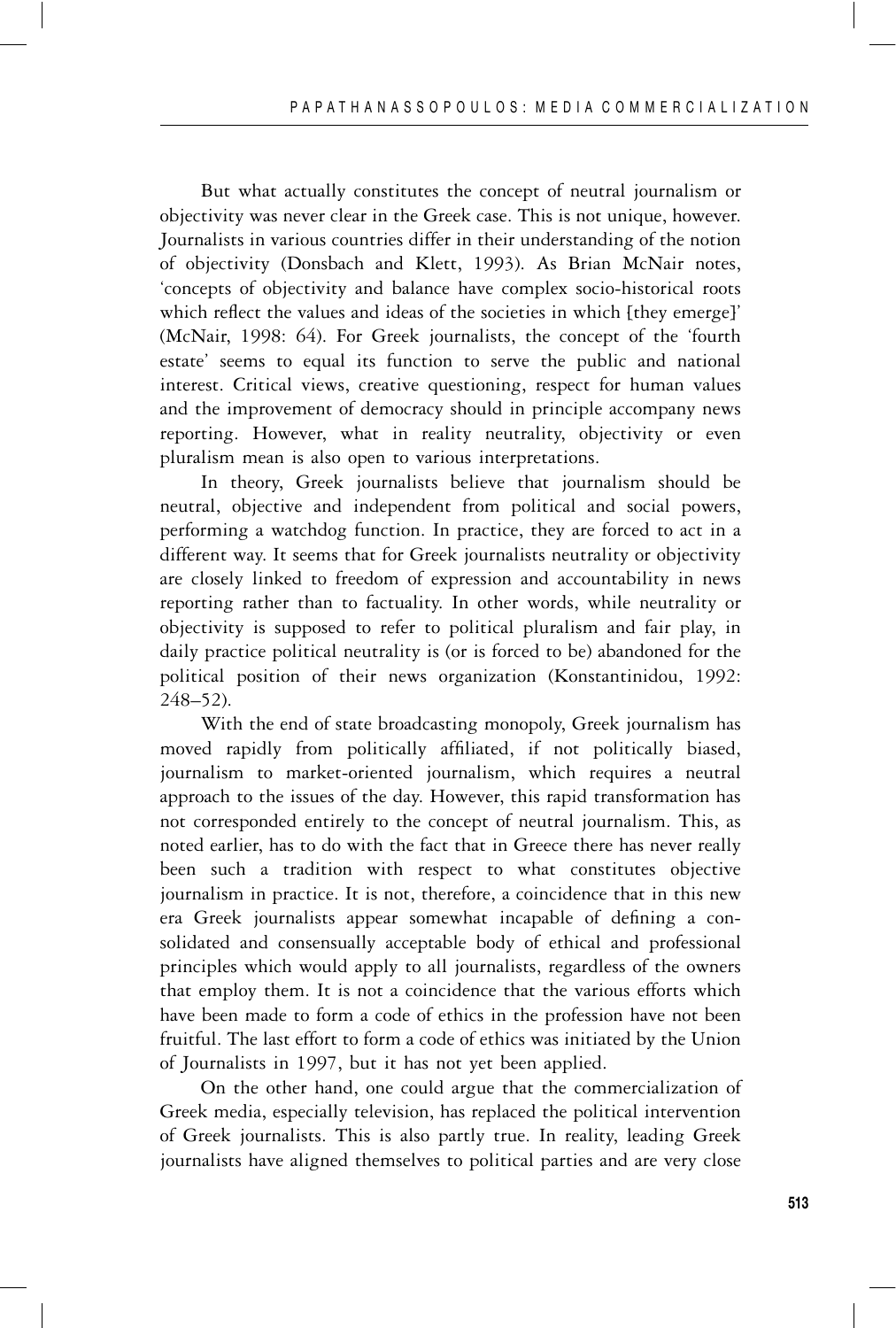to becoming active politicians themselves. It is not a coincidence that since 1990 the number of well-known journalists who have become members of the Hellenic parliament has increased, nor that in the national election of 2000 journalists ranked high in the preferences of the Greek electorate. In a country where politics and the media maintain a very close relationship, politics has not been a *terra incognita* for Greek journalists, nor can one distinguish journalism from politics or vice versa.

#### *Effects on professional status*

The process of commercialization has created a new situation of disparity among media workers. The media explosion has created an explosion in the profession – it is estimated that the Greek media employ approximately 8000 full-time and freelance journalists. One can distinguish an elite (about 200–300 journalists), mainly television journalists, who are well paid and can maintain a professional status and form of independence from politicians and owners; the rest of them are underpaid and constantly insecure. For example, in a survey on Greek journalists conducted by the V-PRC Institute (1998), it was found that they are very sceptical about their profession. They believe they are dependent on the media owners. They believe that the media do not monitor power, but they actually exercise it, and they feel they are not able to exercise their profession freely. This quantitative research, which is, up to the moment of writing, the only one concerning the characteristics and perceptions of Greek journalists, was conducted via face-to-face interviews. Its representative sample consisted of 239 journalists working in the Athenian media – the press, magazines, radio, television and the Athens News Agency – between 25 October and 10 December 1998.

Moreover, regarding working conditions, the same survey showed that Greek journalists feel very insecure financially in their profession: 54.8 percent of the respondents believe their financial status for the next year will either remain the same or deteriorate; 39.8 percent of the respondents expect that their financial status will be slightly better; only 2.9 percent of the sample considers that its financial status will improve substantially. This insecurity is also apparent when one out of two respondents claim to have a second, even a third job in different media. Concerning their future, only 11.3 percent feel secure; 41 percent of them are pessimistic about their work in the future. Women journalists are more insecure: only 6.4 percent of them feel secure about their future in the profession (15 percent for men) and 24.5 percent feel no security at all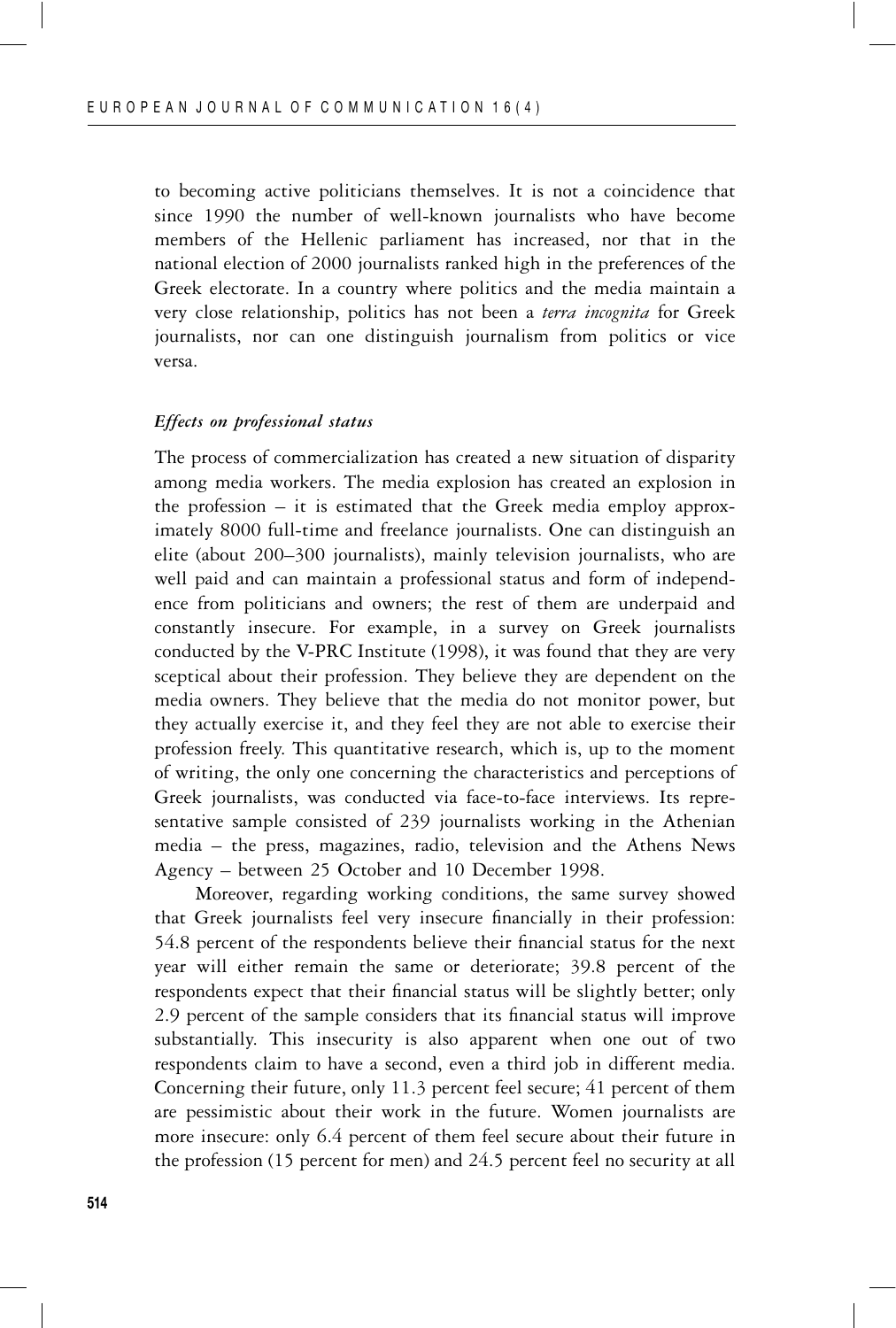(12.6 percent for men). In fact, according to the Athens Union of Journalists – the country's largest with more than 3000 members: 'Most employees [in the media] receive very low salaries for working long hours, without overtime and compensation for working on Sundays' (*Athens News*, 2001).

According to the latest salaries assessment, the minimum annual salary for reporters ranges from 3.2 million drachmas (US\$8575) for a new entrant to the profession to 10.7 million drachmas (US\$28,062) for a 41-year-old veteran. Greece's average per capita income is about US\$14,000.

In my own research, which I conducted between March and June 1999, interviewing 20 'ordinary' (or underpaid) and 10 'well-paid' journalists from leading Athenian newspapers, I found that both sides regarded themselves as 'workers' in their news organizations. However, the underpaid ones were feeling more insecure about their job. What is also interesting is that both underpaid and well paid had (or were looking for) second jobs in other media outlets (for example, television channels, radio stations and magazines). On the other hand, the lower paid journalists seemed to be more honest, saying that although they followed the 'line' of their newspaper, they were still critical of their media owners. Well-paid journalists, although they accepted the influence of their bosses, appeared in theory more independent. Concerning the fact that they were well paid, one told me that:

In this profession, most of the criticism comes from our fellows, we [journalists] are like snakes, who want to bite each other. Yes, we are well paid, but underpaid in comparison to other professions like football stars, since we are both parts of the entertainment business.

#### *Effects on the professional culture*

As noted earlier, Greek journalism has been led by the needs of competition rather than by a solid, or unanimously accepted, professional culture. Due to the increased consolidation of media ownership, Greek journalists believe they are more dependent on their employers (the media owners). In contrast to the past, the average journalist has less power, since the market has become increasingly concentrated in the hands of a few media owners, who are also active players in the Greek economy. The editor of a leading Athenian newspaper commented on this in my interview with him:

In such a media and economic environment, journalists do not have many options. Either they compromise and become employees of their news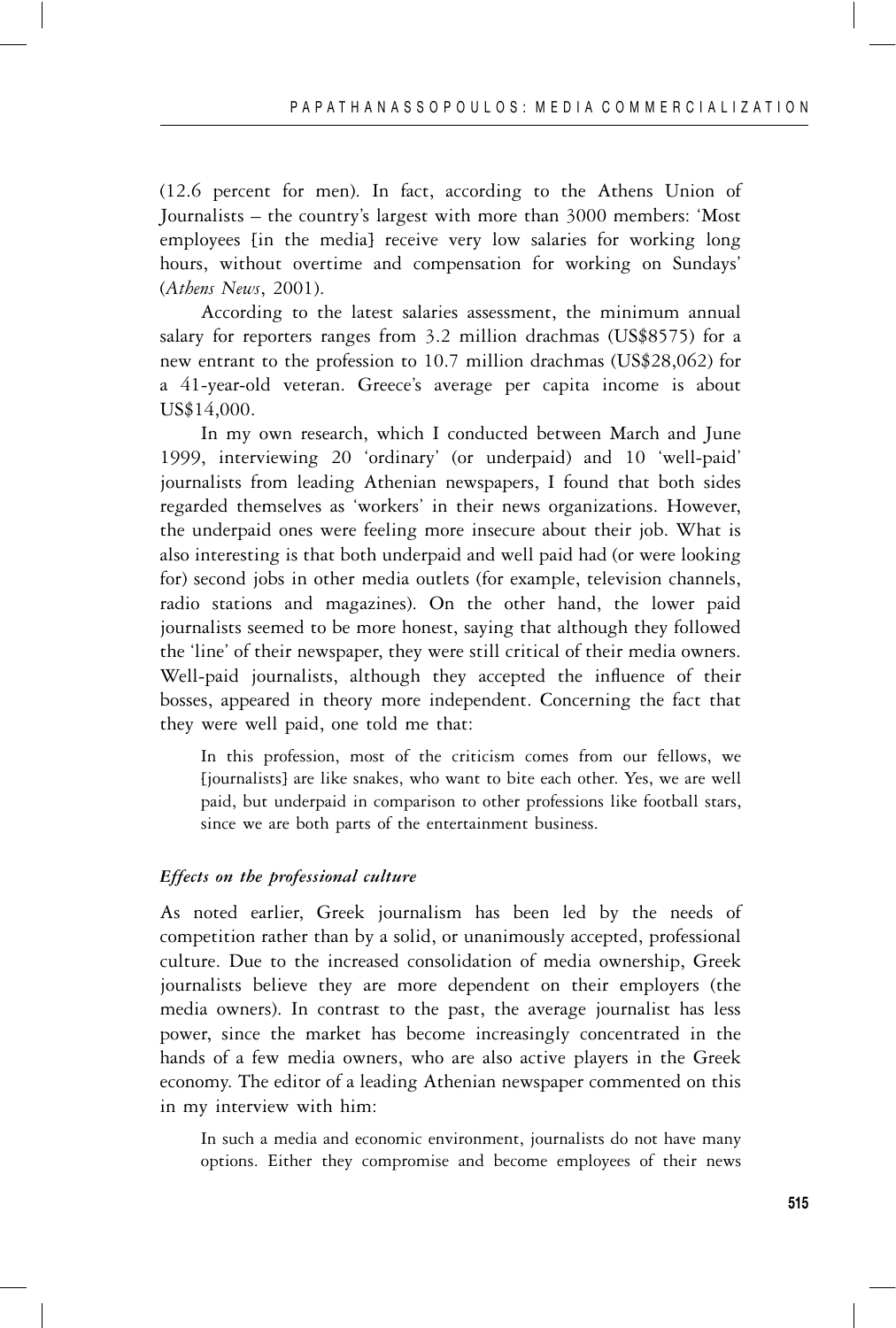organization and lose all the excitement of journalism, or they will have to abandon their profession and look for something else.

It is no coincidence, for example, that there were no major strikes by workers in private media since the deregulation of the media system. The only strikes have been at the state broadcaster. The 24-hour strike on 9 April 2001, in support of better working conditions, was the first general strike since the deregulation of broadcasting in Greece, and will be meaningless if it remains the only one (as it seems to be). In the V-PRC (1998) survey, journalists were asked to assess the freedom of the press in Greece and their own level of independence and personal autonomy. Approaching half, 45.2 percent, stated that they were only slightly or not satisfied with the extent of press freedom, and only 13.8 percent said they were very satisfied. They also feel that they are not able to exercise their profession freely (they are subject to intervention and self-censorship). In response to the question 'Do journalists exercise their profession freely nowadays or are they subject to intervention?', only 7.9 percent said that they exercise it freely; 65.7 percent stated that their work is subject to intervention; and 24.3 percent said that they censor their own work (Table 1). In response to the question 'Who do you believe determines the image and politics of the mass media?', the majority of journalists (74.3 percent) believe the 'line to be taken is that of the owners of media enterprises'. Only 8.4 percent of journalists believe that the main determinant is the public, while 10.7 percent believe that journalists themselves play a decisive part, and only 5 percent believe that politicians and political parties determine the media approach (Table 2). These views of journalists are also confirmed by Aris Terzopoulos, publisher of several successful magazines in Greece. In his article regarding 'media and vested interests wars' in Greece, he points out:

**Table 1** Perceived autonomy: self-censorship: 'Do journalists exercise their profession freely nowadays or are they subject to intervention?'

| Answers                              | Percentage |
|--------------------------------------|------------|
| They are subject to intervention     | 65.7%      |
| They are not subject to intervention | 24.3%      |
| They work freely                     | 7.9%       |
| Don't know/no reply                  | 2.1%       |

 $N = 239$  journalists.

*Source*: V-PRC (1998).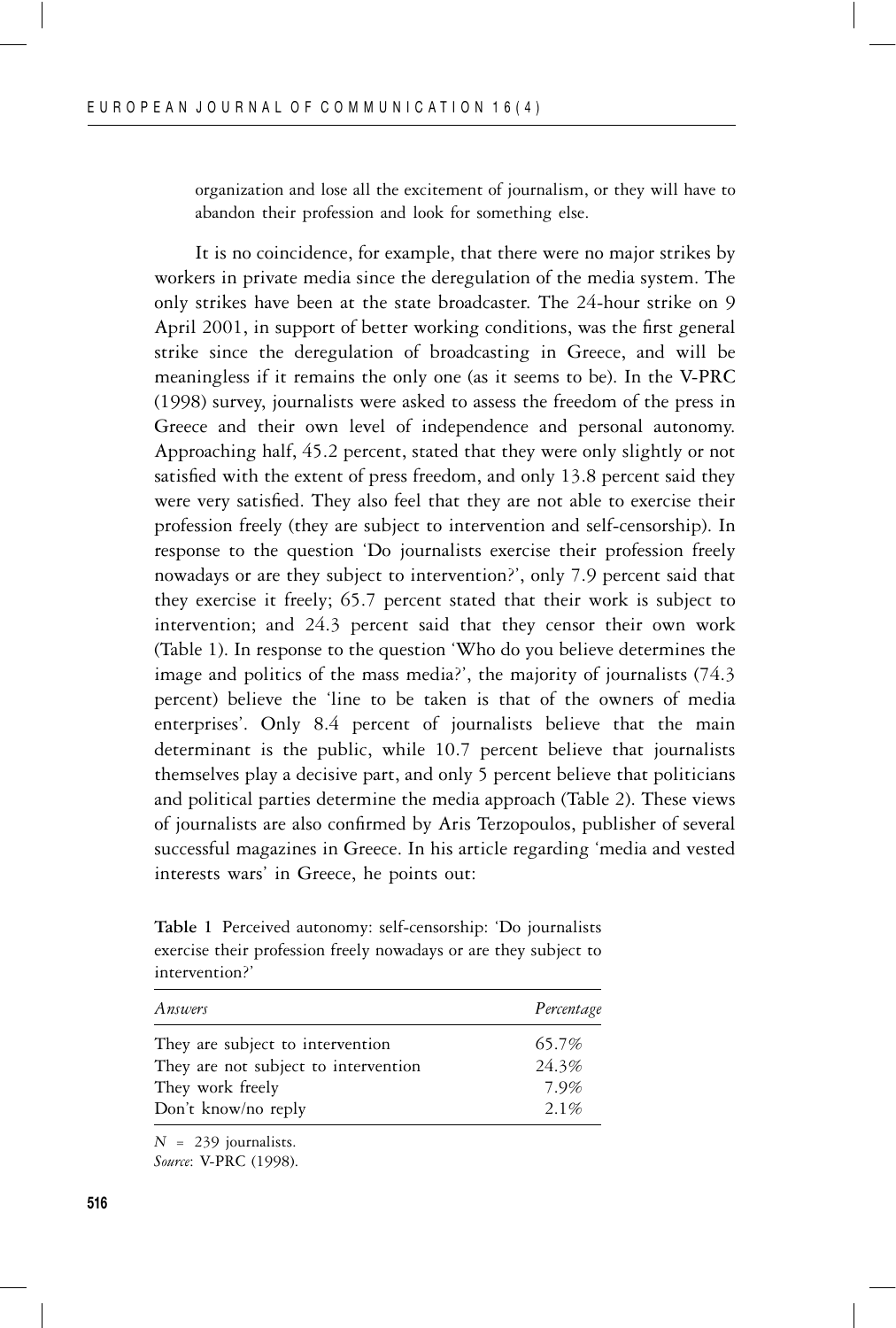| Answers                    | Percentage |
|----------------------------|------------|
| Media entrepreneurs/owners | 74.3%      |
| The public                 | 8.4%       |
| Politicians and parties    | 5%         |
| Journalists                | 5%         |
| Don't know/no reply        | 1.7%       |

**Table 2** Perceived autonomy: 'Who do you believe determines the image and politics of the mass media?'

 $N = 239$  journalists.

*Source*: V-PRC (1998).

The reasons that journalists cannot investigate or publicize certain hot issues is easily understandable, if one only takes into account the potential commitments that may exist from and towards various directions. Due to these [commitments] there has been formed an idiosyncratic 'balance of terror'. (Terzopoulos, 2001: 15)

However, one has to note that this perception of autonomy is not new. Greek journalists had expressed similar views in a qualitative study conducted in 1990 (Serafetinidou, 1991a, 1991b). Journalists in my interviews, especially the lower paid, expressed similar, if not identical views.

On the other hand, 46.9 percent of the respondents believe that the media not only monitor power, but also actually exercise it. Another 36.6 percent of those polled said that the media do not exceed their traditional role (only monitor power) and 14.2 percent believe that the media neither monitor nor exercise power. Senior journalist Stamos Zoulas (personal interview 1999) commented on this:

Over the last years our country has witnessed a new and probably unprecedented type of newspaper. These are 'friendly' newspapers, which do not serve the party they supposedly belong to; instead, they treat the party as their organ and subject. Their reports and commentaries do not express ideas, but rather try to impose a party line. This is not carried out through advice and recommendations, but by means of accusations, renunciations and condemnations of dissidents within 'their' party.

Greek journalists seem to realize this well. In the V-PRC (1998) survey, the majority of the respondents (51.5 percent) believe that there are many corrupt journalists. In my qualitative research, most interviewees expressed similar views. But more important was that the majority of them spoke, 'off the record', of arrogance, dependence and irresponsibility. One, however, went further saying: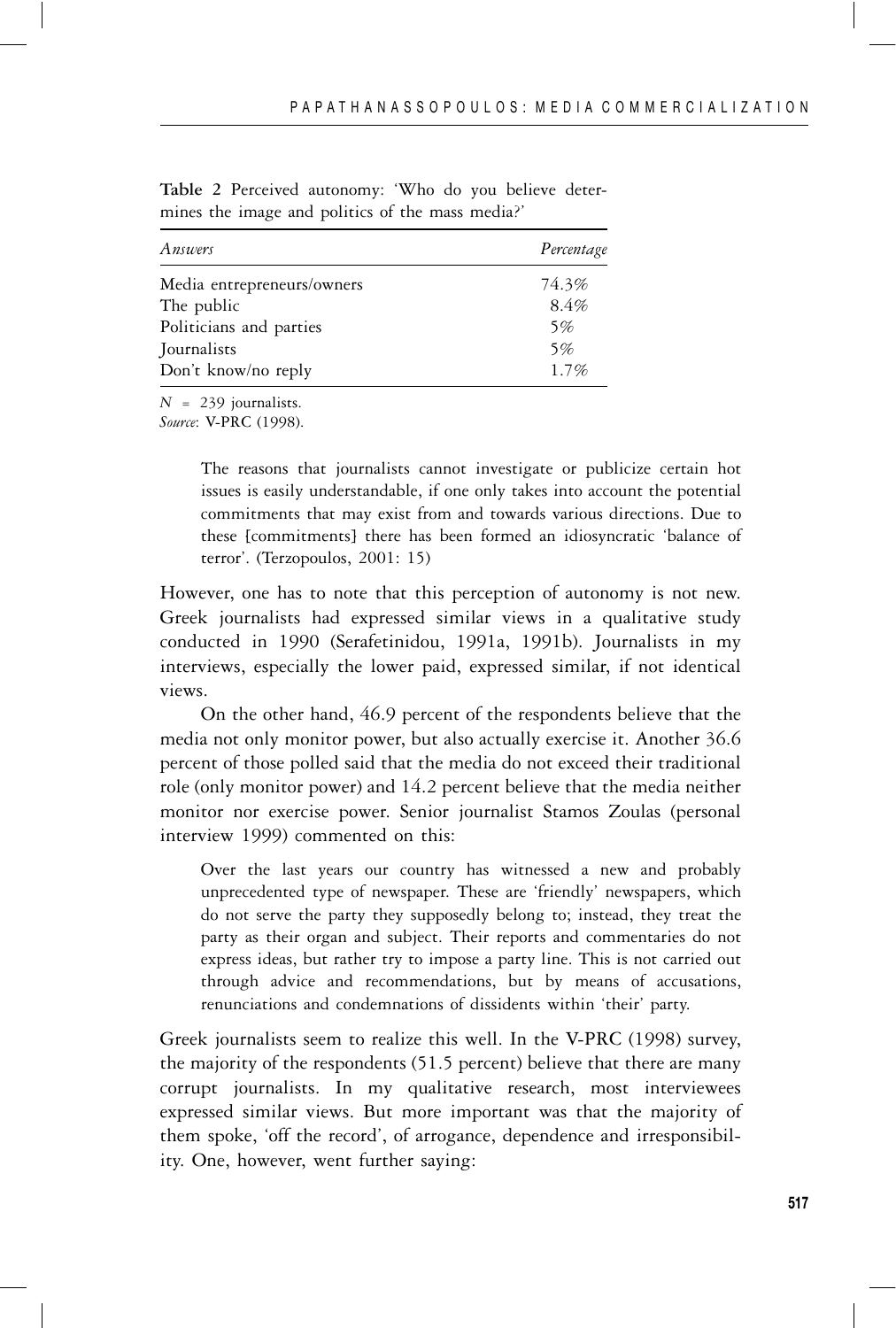| Answers          | Percentage |
|------------------|------------|
| Exaggeration     | 28.9%      |
| Arrogance        | 19.3%      |
| Dependence       | 12.5%      |
| Cynicism         | 12.2%      |
| Irresponsibility | 9.5%       |
| Seriousness      | 4.6%       |
| Objectivity      | 4.4%       |
| Honesty          | 4.3%       |
| Education        | 3.5%       |

**Table 3** Views on professional and ethical roles: 'What characterizes the Greek journalist?'

 $N = 239$  journalists.

*Source*: V-PRC (1998).

It is the media, not media workers like us, which influence power, mainly to their owners' interests. But, we sometimes glean an advantage from it in our day-to-day relationships with the political power and other interests in order to facilitate [*sic*] some of our personal interests. We are humans after all.

This also demonstrates a strong trend towards low self-esteem among journalists concerning the phenomena of cynicism or lack of ethics in the media today (Table 3). On the other hand, it shows that solidarity in the profession is rated low, while self-criticism in terms of ethics is high. This is also evident when they are asked to speak about their own influence in the public agenda: only 15.9 percent of journalists perceived themselves as the 'fourth estate'.

# **Concluding remarks**

At present, two opposing models of Greek journalism are emerging. One is a more traditional journalism related more to print media and the second is a more market-oriented journalism related to electronic media, principally television. With respect to the press, especially in relation to political coverage, newspapers remain an arena for confrontation between contrasting politics and ideology. Even though the media operate in a market framework, the Greek press offers information, analysis and comments produced by a few elite groups who address other political, cultural and economic elites in order to send messages and start up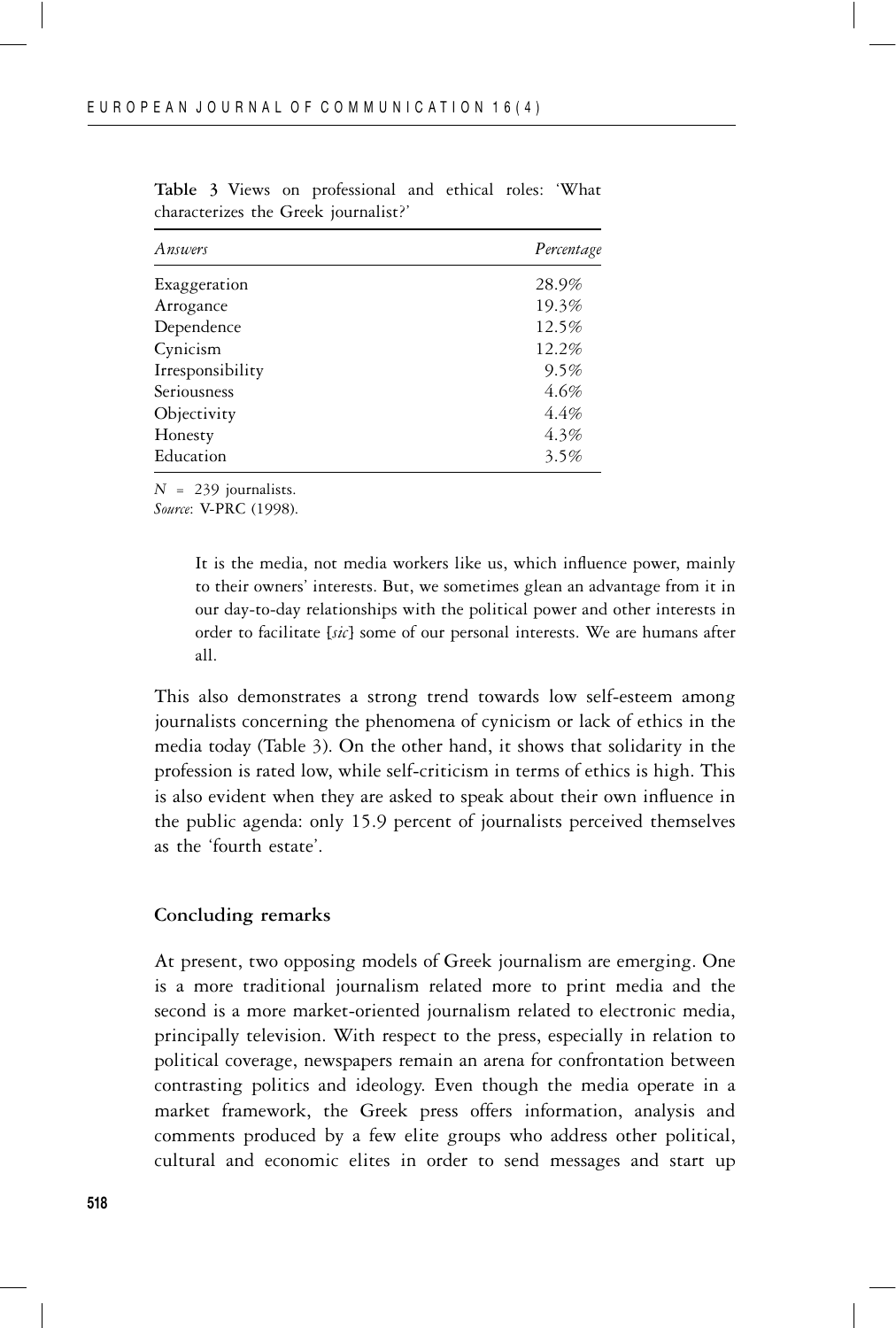negotiations. With respect to television, it has adopted a rather infotainment journalistic approach, but is still coloured by politics.

However, it has been argued that this is related less to journalism, and more to the interplay between media owners and political power centres and the battle for control of the public agenda. In other words, a journalist, as a media worker, is forced, directly or indirectly, to pass along these messages.

This is due, on the one hand, to the particularities of Greek political history, and on the other, to the fact that the modernization of the Greek mass media system has taken place in the absence of a strong, truly independent journalistic body of ethics, capable of expressing the rules and conditions of professional behaviour in its own right. Greek journalism, once defined by ideological and ethical influences, imposed by the political power, is now limited by the influences, rules and constraints imposed by the intense competition in the media sector.

It seems furthermore that Greek journalists have realized (since they know it at first hand) that Greece has entered a new era of 'interplay' between media owners and political power. The reason is rather obvious. Commercial interests cannot be the only motivation for entrepreneurs and other business interests to enter such a small media market. It seems that they have entered for other purposes as well. The entry of business people, shipping company owners and other business interests into the media scene is an important way for these interests to try to influence public opinion and to exert pressure in the political arena to the benefit of their business interests. It is obvious that Greek media owners want to have the means to put pressure on politicians because of the huge financial interests they hold, such as telecommunications, shipping, refining, etc. This pressure is useful when fighting for government contracts. This is due to the structure of the Greek economy, in which the state plays a much larger role than in developed capitalist countries and so many important decisions affecting entrepreneurs rest in the hands of politicians. Being able to influence public opinion has become an important business tool for the media owners.

In effect, Greek journalism has always represented (and still does) and defended the interests of the parties to which is linked, echoing the point of Herbert Altschull (1997: 259) that 'the content of the news media inevitably reflects the interests of those who pay the bills'. In such a small market, with too many media outlets, it is the media owners who pay the bill in order to profit from their other business interests in the wider economic sector.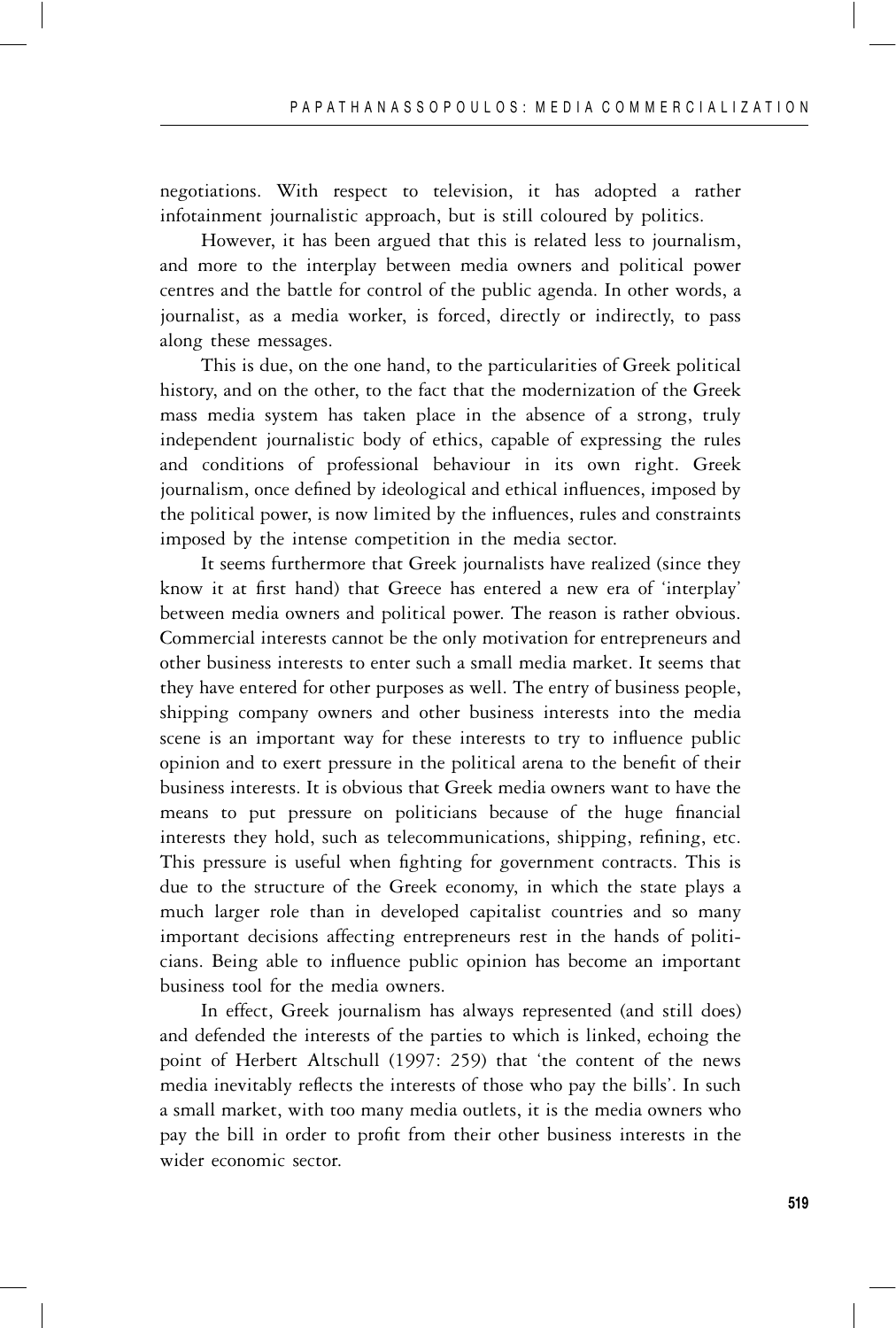#### **References**

- Altschull, H.J. (1997) 'Boundaries of Journalistic Autonomy', pp. 259–68 in D. Berkowitz (ed.) *Social Meanings of News.* Thousand Oaks, CA: Sage.
- *Athens News* (2001) 'Greek Journalists Strike for Better Conditions', 12 April: A1.
- Carmocolias, D. (1981) 'Image of NATO and the US in the Athens Daily Press, 1974–1980', *Journal of Political and Military Sociology* 9: 229–40.
- Chalaby, J. (1996) 'Journalism as an Anglo-American Invention', *European Journal of Communication* 11(3): 303–27.
- Demertzis, N. and A. Armenakis (1999) *The Parliament in the Press and on Television.* Athens: University of Athens Research Institute of Applied Communication/Department of Communication and Mass Media (in Greek).
- Donsbach, W. and B. Klett (1993) 'Subjective Objectivity. How Journalists in Four Countries Define a Key Term', *Gazette* 51: 53–83.
- Kominis, L. (1985) *The Crisis of the Greek Press.* Athens: Kaktos (in Greek).
- Komninou, M. (1996) 'The Role of the Media in the Third Hellenic Republic', pp. 219–46 in C. Lyrintzis, E. Nicolacopoulos and D. Sotiropoulos (eds) *Society and Politics: Facets of the Third Hellenic Democracy 1974–1994.* Athens: Themelio (in Greek).
- Konstantinidou, C. (1992) 'Journalistic Principles and Values; The Ethics of a Profession', *Theoria ke Kinonia* 1(6): 213–54 (in Greek).
- Leandros, N. (1992) *Mass Printed Press in Greece.* Athens: Delfini (in Greek).
- McQuail, D. (1992) *Media Performance*. London: Sage.
- McQuail, D. (1994) *Mass Communication Theory, An Introduction*. London: Sage.
- McNair, B. (1998) *The Sociology of Journalism.* London: Arnold.
- Mancini, P. (2000) 'Political Complexity and Alternative Models of Journalism: The Italian Case', pp. 264–78 in J. Curran and M.J. Park (eds) *De-Westernizing Media Studies.* London: Routledge.
- Papathanassopoulos, S. (1997a) 'The Politics and the Effects of the Deregulation of Greek Television', *European Journal of Communication* 12(3): 351–68.
- Papathanassopoulos, S. (1997b) *The Power of Television.* Athens: Kastaniotis (in Greek).
- Papathanassopoulos, S. (1999) 'The Effects of Media Commercialization on Journalism and Politics in Greece', *The Communication Review* 3(4): 379–402.
- Papathanassopoulos, S. (2001) 'The Decline of Newspapers: The Case of the Greek Press', *Journalism Studies* 2(1): 109–21.
- Paraschos, M. (1995) 'The Greek Media Face the Twenty-First Century: Will the Adam Smith Complex Replace the Oedipus Complex?', pp. 253–66 in D. Constas and T. Stavrou (eds) *Greece Prepares for the Twenty-First Century*. Baltimore, MD: Johns Hopkins University Press.